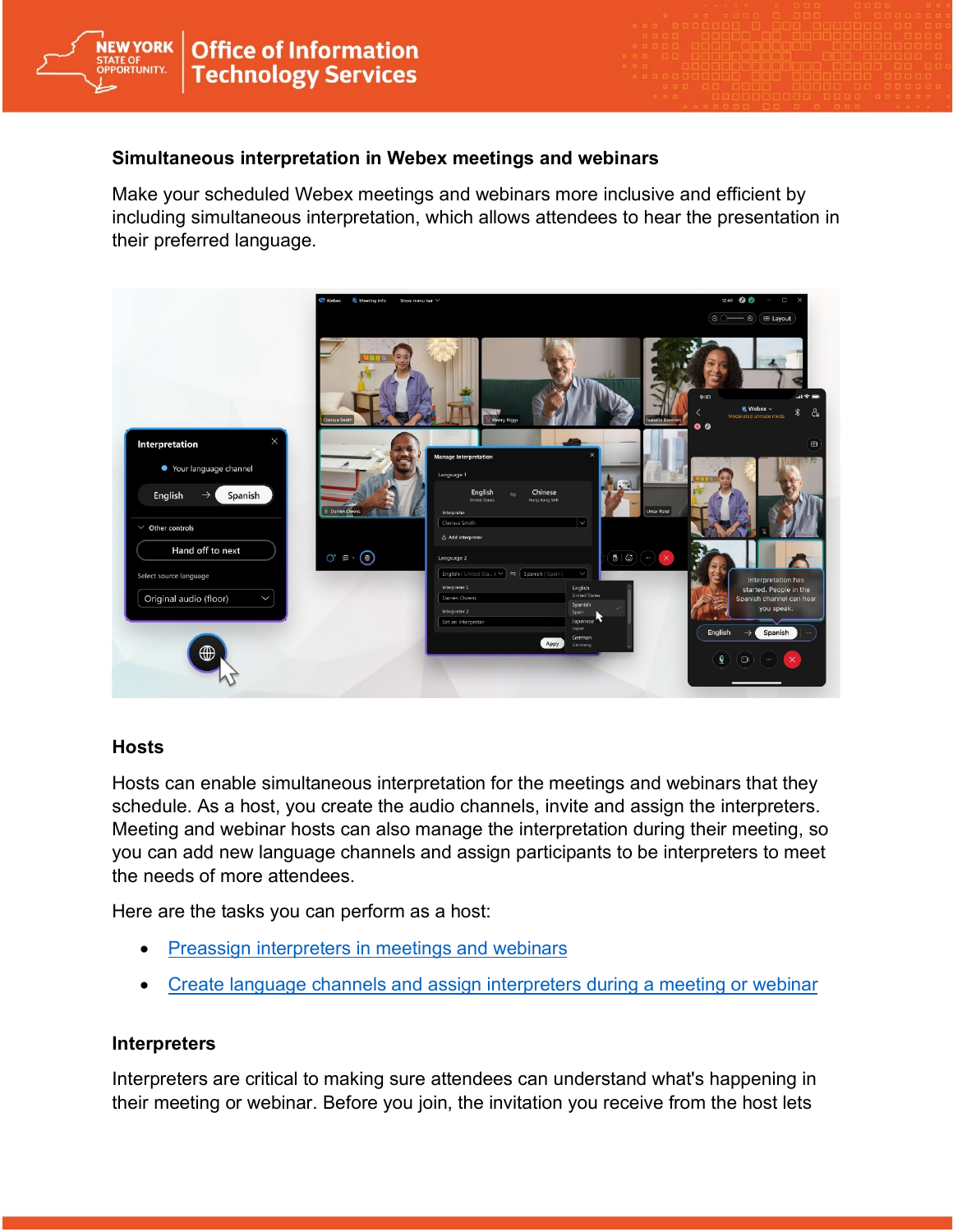

you know that you were invited as an interpreter and the language that you were assigned. This email includes information on how to join the meeting or webinar.

Interpreters also have a unique icon  $($  ) next to their names in the attendee list, distinguishing them from panelists and other attendees.

As an interpreter, you hear the original meeting or webinar audio and see the active speaker and any shared content so that you can translate it to your target language. You can switch the direction of your target language if you're interpreting in both directions. If there are multiple interpreters assigned to your language, you can hand off interpretation to them when it's their turn. [Send them chat messages](https://help.webex.com/en-us/article/WBX21522/How-Do-I-Send-a-Chat-Message?) if you need to coordinate hand-offs or just want to make sure you're all in sync.

Here are the tasks you can perform as an interpreter:

- [Select the source language for interpretation](https://help.webex.com/en-us/article/njwspgc/Set-the-audio-source-for-interpretation-in-Webex-Meetings-and-Webex-Webinars)
- **[Change the interpretation direction](https://help.webex.com/en-us/article/fcsfak/Change-the-interpretation-direction-in-Webex-Meetings-and-Webex-Webinars)**
- [Hand off interpretation to the next interpreter](https://help.webex.com/en-us/article/n46mfg3/Hand-off-interpreting-to-the-next-interpreter-in-Webex-Meetings-and-Webex-Webinars)

## **Attendees**

Attendees can choose the language channel for their preferred language before they join or at any time during a meeting or webinar.

Here are the tasks you can perform as an attendee:

• [Select your preferred language channel](https://help.webex.com/en-us/article/ulsf4j/Select-your-preferred-language-audio-channel-in-Webex-Meetings-and-Webex-Webinars)

# **Known issues and limitations for simultaneous interpretation**

### **Known issues**

- Interpreters don't have a dedicated password when joining a meeting or webinar. They must use either the regular meeting password or the panelist password.
- If two attendees join a meeting or webinar using the same email address and the host makes either of them an interpreter, both attendees become an interpreter.